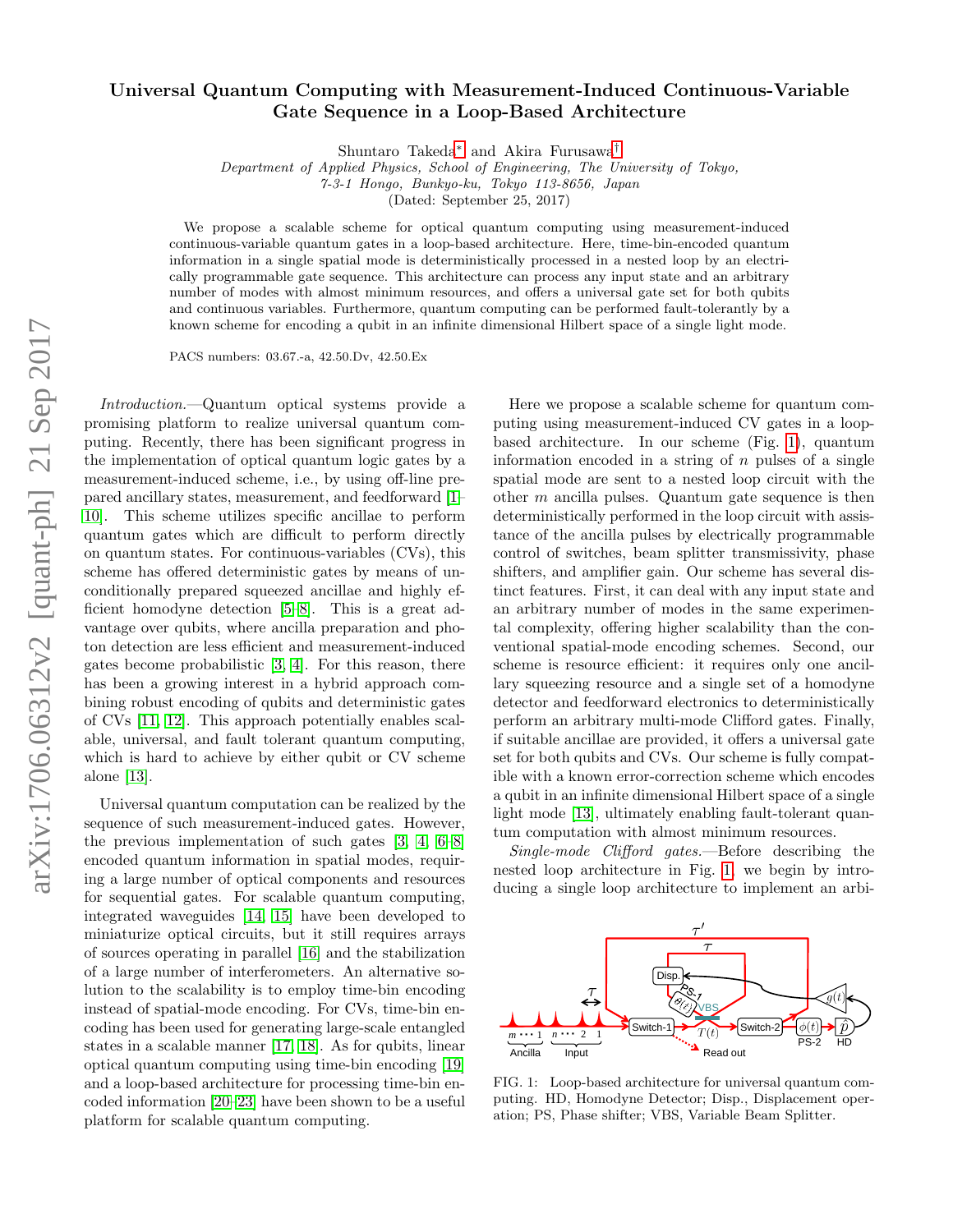trary single-mode Clifford gate. In terms of CV operations, Clifford gates are equivalent to Gaussian gates, which can be decomposed into the form  $\hat{R}(\theta_2)\hat{S}(r)\hat{R}(\theta_1)$ up to a phase-space displacement [\[24\]](#page-4-13). Here  $R(\theta)$  is a phase-space rotation by angle  $\theta$  and  $\hat{S}(r)$   $(r > 0)$  is an x-squeezing operator defined as  $\hat{S}^{\dagger}(r)\hat{x}\hat{S}(r) = e^{-r}\hat{x}$  and  $\hat{S}^{\dagger}(r)\hat{p}\hat{S}(r) = e^{r}\hat{p}$ , where  $\hat{x}$  and  $\hat{p}$  are quadrature operators of a light mode  $([\hat{x}, \hat{p}] = i)$ . Since phase-space displacements and rotations can be easily implemented with optical modulators and phase shifters, the main difficulty in single-mode Gaussian gates is the squeezing gate requiring second order nonlinear optical effects. Instead of directly coupling fragile quantum states to nonlinear optical media for squeezing, a measurement-induced squeezing scheme has been previously proposed [\[5\]](#page-3-3) and experimentally demonstrated [\[6,](#page-3-6) [8\]](#page-4-1). The schematic is shown in Fig  $2(a)$ . This scheme uses an ancillary squeezed state as a resource of nonlinearity. First, an arbitrary input state is combined with an ancillary  $\hat{x}$ squeezed vacuum state at a beam splitter with transmissivity  $T_0$  and reflectively  $R_0$   $(T_0 + R_0 = 1)$ .  $\hat{p}$  quadrature of one of the output beams is measured by a homodyne detector. Finally, the measurement outcome  $q$ is fedforward to displace  $\hat{p}$  quadrature of the other mode by  $g_0 q$ , where  $g_0 = \sqrt{T_0/R_0}$  is an amplifier gain. In the ideal limit of infinitely squeezed ancilla, input-output relation of this operation becomes  $\hat{x}_{\text{out}} = \sqrt{R_0} \hat{x}_{\text{in}}$  and  $\hat{p}_{\text{out}} = \hat{p}_{\text{in}} / \sqrt{R_0}$  in the Heisenberg picture, where the subscripts "out" and "in" refer to the output and input modes, respectively [\[5\]](#page-3-3). These relations correspond put modes, respectively [o]. These relations correspond<br>to the squeezing operation  $\hat{S}(-\ln{\sqrt{R_0}})$ , and the degree of squeezing can be controlled by choosing the beam splitter reflectivity  $R_0$  and accordingly changing the gain  $g_0$ . In the actual experiment of squeezing pulsed input states [\[8\]](#page-4-1), an optical delay line of time  $\Delta t$  has to be introduced to compensate the electric delay during the feedforward operation, as depicted in Fig  $2(a)$ .

The original circuit in Fig  $2(a)$  encodes quantum states in spatial modes. Now we convert this circuit into a single loop circuit in Fig [2\(](#page-1-0)b) for time-bin encoding. In Fig.  $2(b)$ , we assume that beam splitter transmissivity  $T(t)$ , phase shift  $\theta(t)$ , and gain  $q(t)$  can be dynamically controlled. Below we show that, by programmably controlling these system parameters, an arbitrary singlecontrolling these system parameters, an arbitrary single-<br>mode Gaussian gate in the form  $\hat{R}(\theta_2)\hat{S}(-\ln{\sqrt{R_0}})\hat{R}(\theta_1)$ can be performed in the loop circuit. Suppose that input and ancillary squeezed pulses are sent to the loop circuit with time separation of  $\tau$  [Fig. [2\(](#page-1-0)b)]. First, the input pulse is picked up into the loop by setting the beam splitter transmissivity to  $T(t = 0) = 1$  [Fig. [2\(](#page-1-0)c)]. The pulse entering the loop takes time  $\tau$  to circle around the loop, and is subjected to a phase shift  $\hat{R}(\theta_1)$  before coming back to the beam splitter again. Then a measurementinduced squeezing gate is implemented in the loop circuit [Fig. [2\(](#page-1-0)d)]. After one cycle in the loop, the input pulse coincides with the ancillary squeezed pulse at the beam

splitter of  $T(\tau) = T_0$ . The pulse leaving the loop is then immediately measured by a homodyne detector, whose output signal is fedforward with gain  $g_0$  to the pulse inside the loop. The electric delay  $\Delta t$  during the feedforward operation can be compensated as long as the loop length  $\tau$  is longer than  $\Delta t$ . This feedforward completes the squeezing operation  $\hat{S}(-\ln{\sqrt{R_0}})$ . Finally the pulse in the loop is subjected to another phase shift  $\hat{R}(\theta_2)$  and exits the loop by choosing  $T(2\tau) = 1$  [Fig [2\(](#page-1-0)e)]. The whole control sequence of the system parameters is summarized in Fig  $2(f)$ , and electrical programming of the sequence enables an arbitrary single-mode Gaussian gate in the same experimental configuration. If needed, displacement operations can be added just by sending desired signals to the modulator instead of the homodyne detector's signal, though it is not explicitly shown in Fig [2\(](#page-1-0)b).



<span id="page-1-0"></span>FIG. 2: (a) Measurement-induced squeezing gate [\[5\]](#page-3-3). (b) Single-loop architecture for single-mode Clifford (Gaussian) gates. (c-e) Procedure for an arbitrary single-mode Clifford gate. We assume that the input pulse initially arrives at VBS at time  $t = 0$ . (f) Programmable control sequence of system parameters. (g) Decomposition of an arbitrary  $n$ -mode Clifford gate [\[24\]](#page-4-13).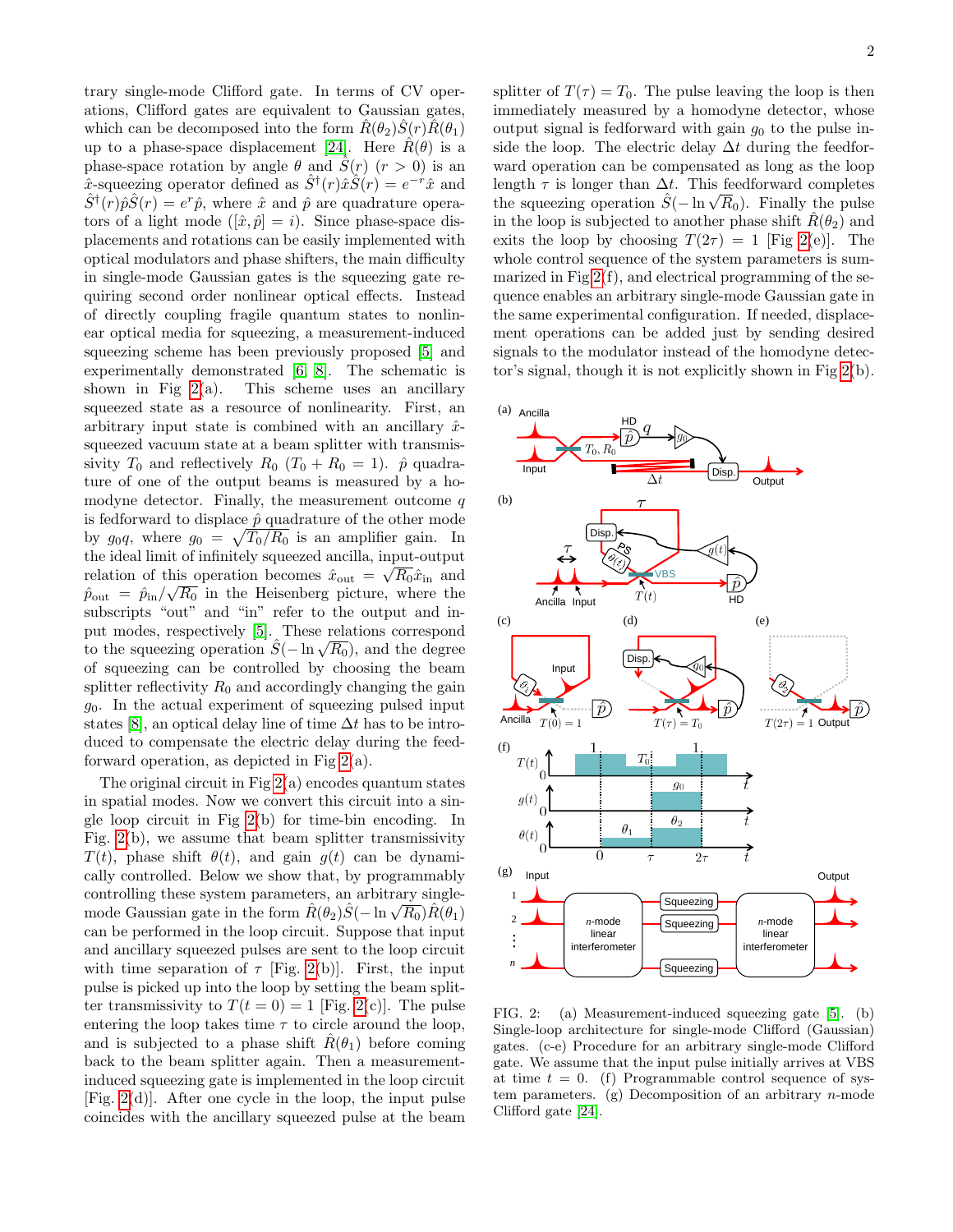Therefore, this loop circuit provides a sufficient set of operations for an arbitrary single-mode Clifford gate in a programmable fashion. The loop plays a role of an optical delay enabling a beam splitter operation between different time-bins as well as compensating the electric delay in the feedforward operation. Since ancillary squeezed states can be continuously and deterministically supplied from an optical parametric oscillator, all these operations can be performed deterministically with only one squeezing resource and a single set of a homodyne detector and feedforward electronics.

Multi-mode Clifford gates.—Next we extend the above scheme from single-mode to multi-mode Clifford gates. As shown in Fig.  $2(g)$ , it is known that any *n*-mode Clifford (Gaussian) gate in CVs can be decomposed into a nmode linear interferometer, followed by the parallel applications of a set of single-mode squeezing operations, followed by another  $n$ -mode linear interferometer [\[24\]](#page-4-13) (up to displacement operations). Since the single-mode squeezing operation is already available in the loop circuit in Fig  $2(b)$ , an arbitrary *n*-mode linear interferometer for time-bin encoding has to be introduced somehow.

An arbitrary n-mode linear interferometer can be decomposed into a sequence of at most  $n(n-1)/2$  pairwise beam splitter operations [\[25\]](#page-4-14). Such a sequence of beam splitter operations can be implemented by embedding the loop circuit in Fig [2\(](#page-1-0)b) into a larger loop of round-trip time  $\tau'$  [\[20,](#page-4-11) [21\]](#page-4-15), as shown in Fig. [1.](#page-0-0) The larger loop is controlled by another two optical switches. When a string of  $n + m$  pulses (*n* input and *m* ancillary squeezed pulses,  $m \leq n$ ) are sent to the circuit, "Switch-1" lets all the pulses enter the outer loop. This requires  $\tau' \ge (n+m)\tau$ . While these pulses repeatedly circulate the outer loop,  $n$ input pulses pass through the inner loop to implement a sequence of pairwise beam splitter operations. The programmable control sequence of switches, beam splitter transmissivity  $T(t)$ , and phase shifter  $\theta(t)$  enables the implementation of an arbitrary n-mode beam splitter operation.

Once the initial *n*-mode interferometer in Fig.  $2(g)$  is implemented, m ancillary squeezed pulses are used to sequentially implement measurement-induced squeezing gates by controlling "Switch-2" and activating the feedforward operation (phase shifter 2 is not used at the moment). Finally another  $n$ -mode interferometer is implemented to complete the desired Gaussian gate. Note that the pulses after the operation can be read out from the unused output port of "Switch-1," as shown in Fig. [1.](#page-0-0) As a result, the loop architecture in Fig. [1](#page-0-0) enables an arbitrary multi-mode Clifford gate deterministically based on a programmable control sequence. By increasing the outer loop length  $\tau'$ , our architecture can deal with an arbitrary number of modes in the same experimental complexity.

A non-Clifford gate.—In addition to the multi-mode Clifford gates described above, at least one non-Clifford,

or non-Gaussian gate is necessary and sufficient to complete the CV universal gate set [\[26\]](#page-4-16). Non-Gaussian gates require third or higher order nonlinear effects, such as Kerr effect, which are hard to implement directly on quantum states. In contrast, a measurement-induced scheme for one of the non-Gaussian gates, a cubic phase gate, was proposed in Refs. [\[9,](#page-4-17) [10,](#page-4-0) [13\]](#page-4-4). In this scheme, cubic nonlinearity can be deterministically supplied with an ancillary state which can be prepared probabilistically [\[27,](#page-4-18) [28\]](#page-4-19) and stored in quantum memories [\[29\]](#page-4-20). Below we show that the cubic phase gate proposed in Ref. [\[10\]](#page-4-0) can be implemented in the architecture of Fig. [1.](#page-0-0)

A cubic phase gate  $\hat{C}(\gamma)$  is defined as  $\hat{C}^{\dagger}(\gamma)\hat{x}\hat{C}(\gamma) = \hat{x}$  $\hat{C}^{\dagger}(\gamma)\hat{p}\hat{C}(\gamma) = \hat{p} + 3\gamma\hat{x}^2$  $\hat{C}^{\dagger}(\gamma)\hat{p}\hat{C}(\gamma) = \hat{p} + 3\gamma\hat{x}^2$  $\hat{C}^{\dagger}(\gamma)\hat{p}\hat{C}(\gamma) = \hat{p} + 3\gamma\hat{x}^2$ . Figure 3 shows the implementation of this gate in Ref. [\[10\]](#page-4-0). The input state is first combined with an ancillary  $\hat{x}$ -squeezed vacuum state (Ancilla-1) at a 50 : 50 beam splitter. One of the combined modes is further combined with another ancillary state  $\int dx \exp(i\gamma' x^3) |x\rangle$  (Ancilla-2) at a 50 : 50 beam splitter, and the two resultant modes are measured by homodyne detectors HD-1 and HD-2. Before HD-2, the phase of the pulse needs to be shifted by  $\mu$ D-2, the phase of the pulse needs to be shifted by  $\phi = \arctan(3\sqrt{2}\gamma'q)$ , where q is the outcome of  $\hat{x}$  measurement at HD-1. Finally,  $\hat{p}$  quadrature of the remaining surement at HD-1. Finally, p quadrature of the remaining<br>mode is displaced by  $\sqrt{2}y/\cos\phi$ , where y is the outcome of  $\hat{p}$  measurement at HD-2. In the limit of infinite squeezing and perfect ancillary states, the input-output relation is given in the Heisenberg picture by [\[10\]](#page-4-0)

$$
\hat{x}_{\text{out}} = \frac{\hat{x}_{\text{in}}}{\sqrt{2}}, \ \ \hat{p}_{\text{out}} = \sqrt{2} \left( \hat{p}_{\text{in}} + \frac{3\gamma'}{2\sqrt{2}} \hat{x}_{\text{in}}^2 \right), \tag{1}
$$

and corresponds to  $\hat{S}(\ln \sqrt{2})\hat{C}(\gamma'/2\sqrt{2})$ 2). The unnecessary squeezing gate can be canceled out by applying the corresponding anti-squeezing operation.

Once the input and two ancilla pulses are sequentially fed to our architecture of Fig. [1](#page-0-0) ( $n = 1$  and  $m = 2$ ), the same gate can be straightforwardly implemented by performing beam splitter operations, measurement, and feedforward in an appropriate order. We have to note that more complicated control of the system parameters is necessary compared to the previous Gaussian gates. First, the phase shifter  $\phi$  before HD-2 in Fig. [3](#page-2-0) is implemented by phase shifter 2 in Fig. [1,](#page-0-0) and the shifted



<span id="page-2-0"></span>FIG. 3: Measurement-induced cubic phase gate in Ref. [\[10\]](#page-4-0).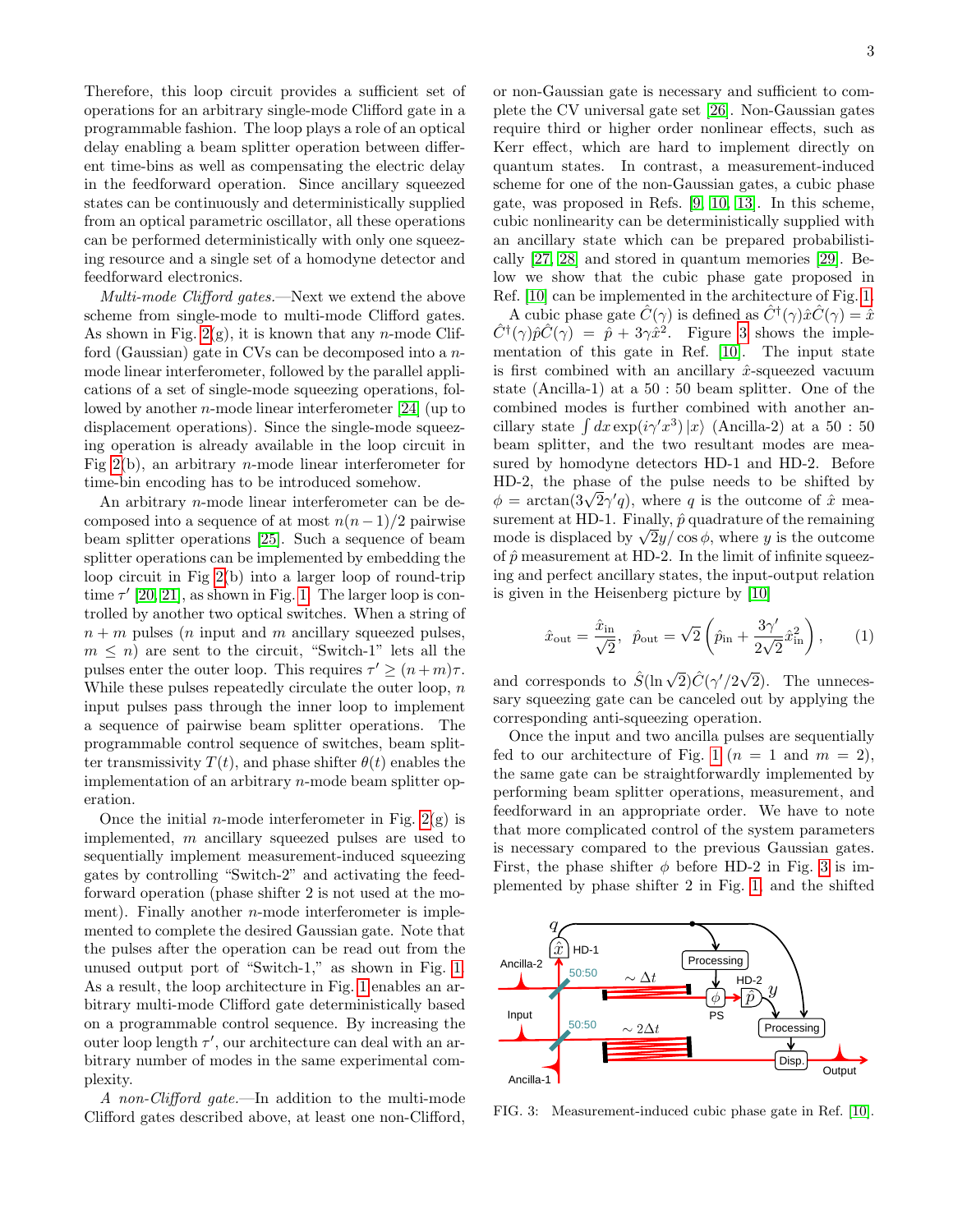amount nonlinearly depends on the measurement outcome of homodyne detection. In addition, the displacement in the last step requires a classical signal which nonlinearly depends on two measurement outcomes obtained at different time. These kinds of complicated control are, however, implementable by appropriately rewriting the program. Therefore, a cubic phase gate can be deterministically implemented in our architecture when necessary ancillae are injected into the circuit. This non-Gaussian cubic phase gate, together with already available multimode Gaussian gates, constitute the universal gate set for CV quantum computation.

Hybrid approach.—All the above Clifford and non-Clifford gates can be applied to any input state, let alone qubits. Thus, by taking a hybrid approach combining qubit encoding and CV operations, our architecture offers scalable and universal quantum computation for qubits. For example, our architecture is compatible with a time-bin qubit, which is a superposition of a single photon in either of two pulses:  $|\psi\rangle = \alpha |1,0\rangle + \beta |0,1\rangle$ . For this encoding, any single-qubit operation can be directly performed in our architecture with only beam splitter operations on the two pulses. Universal quantum computation also requires a two-mode entangling gate, which can be realized with Kerr interaction [\[30\]](#page-4-21). This interaction is also implementable in our architecture by an appropriate sequence of only Gaussian operations and cubic phase gates [\[31\]](#page-4-22).

Furthermore, the hybrid approach enables faulttolerant quantum computation with almost minimum resources by redundantly encoding a qubit in a large Hilbert space of a single temporal mode. One impor-tant example in Ref. [\[13\]](#page-4-4) encodes a qubit in the logical basis  $|j_{\text{L}}\rangle = \sum_{s\in\mathbb{Z}}|x=\sqrt{\pi}(2s+j)\rangle$   $(j=0,1)$ . This qubit can be protected against sufficiently small phasespace displacement errors by ancilla-assisted quantum error correction (Fig. 4 in Ref. [\[13\]](#page-4-4)). Except for ancilla preparation, all the requirements for this error correction protocol, including quantum non-demolition interaction (two-mode Gaussian operation) between a qubit and an ancilla, and homodyne measurement followed by a displacement operation, are already included in our architecture. Note that fault tolerance in this scheme is achievable even with non-ideal qubit and CV cluster states with finite squeezing [\[32\]](#page-4-23). This conclusion also holds true for our architecture since it can create CV cluster states from ancillary squeezed states [\[33\]](#page-4-24) in the loop and follow the same error-correction protocol in principle. The threshold value of squeezing given in Ref. [\[32\]](#page-4-23) is 20.5 dB. This means that losses in the loop of our architecture must be at least below 1% to keep the sufficient level of squeezing for fault tolerance. These requirements are still higher than state-of-the-art technology, considering the fact that the current highest squeezing level is 15 dB [\[34\]](#page-4-25). However, the requirement for fault tolerance is likely to be satisfied in the near future by further

improvement of technology or error-correction protocols. More comprehensive analysis of fault tolerance, including the effect of finite squeezing and losses in the loop, can be performed with the extension of Ref. [\[32\]](#page-4-23) and will be given in a future work.

Experimental viability.—Finally, let us consider the feasibility of our architecture with current technology. Measurement-induced squeezing gates in our architecture was previously demonstrated in the configuration of Fig. [2\(](#page-1-0)a) for pulsed input states [\[8\]](#page-4-1). Although the measurement-induced cubic phase gate in Fig. [3](#page-2-0) has not been demonstrated yet, recent progress in ancilla preparation [\[27,](#page-4-18) [28\]](#page-4-19) makes its implementation within reach of current technology. Conversion of these gates into the loop architecture in Fig. [1](#page-0-0) requires long  $(\gtrsim 10 \text{ m})$  and low-loss optical delay lines. Such delay lines have been developed in free-space or by using optical fibers in several experiments [\[17,](#page-4-8) [35,](#page-4-26) [36\]](#page-4-27). In addition, the viability of loop-based beam splitter operation has been recently demonstrated in several experiments, such as quantum walk [\[22\]](#page-4-28) and boson sampling [\[23\]](#page-4-12). These experiments demonstrate that fast dynamic control of optical switches and beam splitter transmissivity is possible while preserving the coherence of quantum states. The demonstrations described above show that all of the basic building blocks of our architecture are already available.

Conclusion.—In conclusion, we showed that our quantum computation scheme using measurement-induced CV gates in a loop-based architecture provides the universal gate set for both qubits and CVs. This architecture offers electrical programmability of gate sequence and higher scalability, and also enables fault-tolerant quantum computation with logical qubits redundantly encoded in a large Hilbert space.

This work was partly supported by CREST (JP-MJCR15N5) of JST, JSPS KAKENHI, APSA. S. T. acknowledges Hisashi Ogawa for his useful comments on the manuscript.

- <span id="page-3-0"></span><sup>∗</sup> Electronic address: [takeda@alice.t.u-tokyo.ac.jp](mailto:takeda@alice.t.u-tokyo.ac.jp)
- <span id="page-3-1"></span>† Electronic address: [akiraf@ap.t.u-tokyo.ac.jp](mailto:akiraf@ap.t.u-tokyo.ac.jp)
- <span id="page-3-2"></span>[1] D. Gottesman and I. L. Chuang, Nature **402**, 390 (1999).
- [2] S. D. Bartlett and W. J. Munro, Phys. Rev. Lett. 90, 117901 (2003).
- <span id="page-3-4"></span>[3] K. Sanaka, T. Jennewein, J.-W. Pan, K. Resch, and A. Zeilinger, Phys. Rev. Lett. 92, 017902 (2004).
- <span id="page-3-5"></span>[4] R. Okamoto, J. L. O'Brien, H. F. Hofmann, and S. Takeuchi, Proc. Natl. Acad. Sci. U.S.A. 108, 10067 (2011).
- <span id="page-3-3"></span>[5] R. Filip, P. Marek, and U. L. Andersen, Phys. Rev. A 71, 042308 (2005).
- <span id="page-3-6"></span>[6] J. Yoshikawa, T. Hayashi, T. Akiyama, N. Takei, A. Huck, U. L. Andersen, and A. Furusawa, Phys. Rev. A 76, 060301(R) (2007).
- [7] J. Yoshikawa, Y. Miwa, A. Huck, U. L. Andersen, P. van